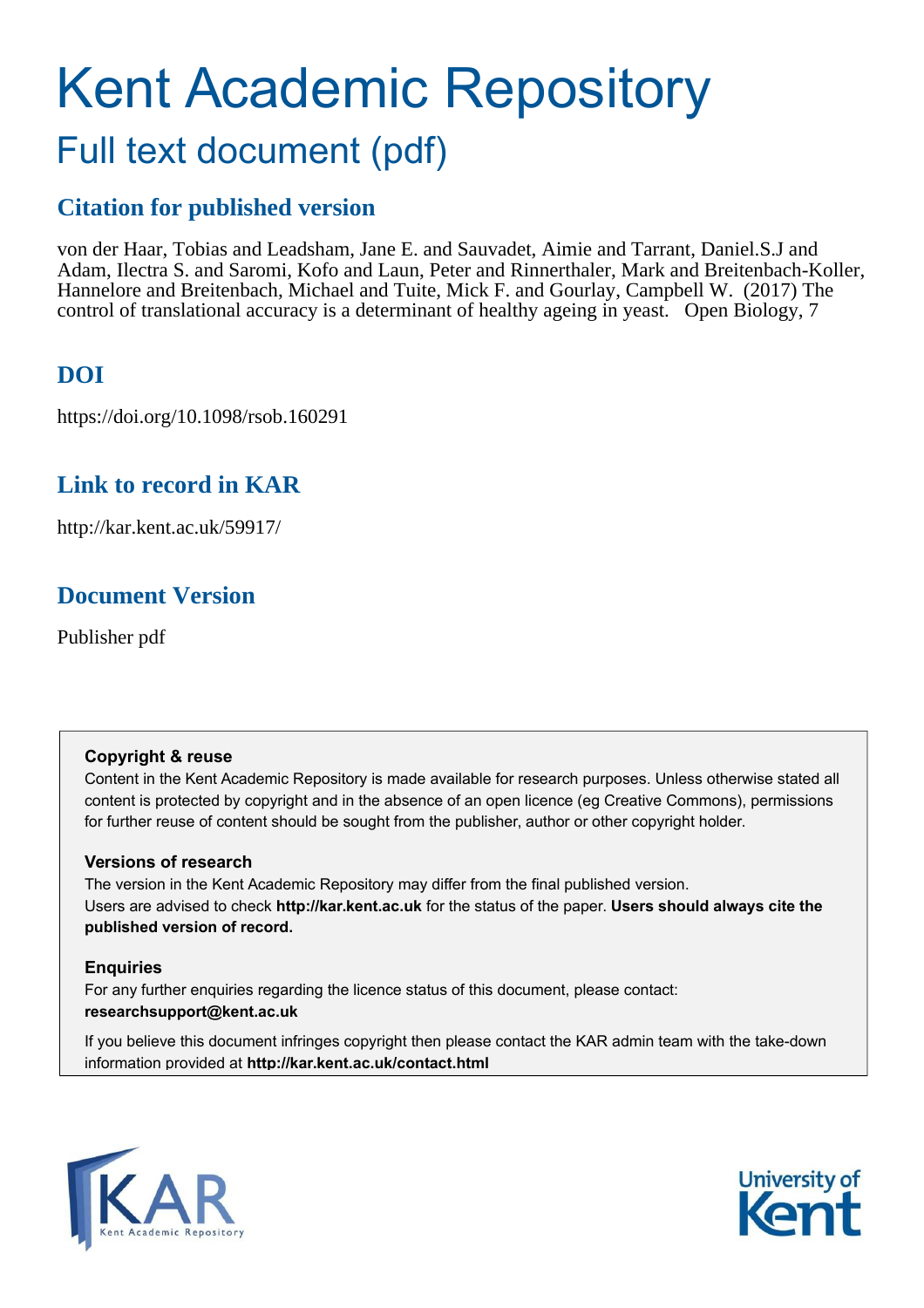## **OPEN BIOLOGY**

#### rsob.royalsocietypublishing.org

## Research



Cite this article: von der Haar T *et al*. 2017 The control of translational accuracy is a determinant of healthy ageing in yeast. *Open Biol.* 7: 160291. http://dx.doi.org/10.1098/rsob.160291

Received: 15 October 2016 Accepted: 8 December 2016

#### Subject Area:

cellular biology/molecular biology/genetics

#### Keywords:

protein synthesis, translational accuracy, ageing, chaperones, homeostasis

#### Authors for correspondence:

Tobias von der Haar e-mail: [t.von-der-haar@kent.ac.uk](mailto:t.von-der-haar@kent.ac.uk) Campbell W. Gourlay e-mail: [c.w.gourlay@kent.ac.uk](mailto:c.w.gourlay@kent.ac.uk)

Electronic supplementary material is available online at [https://dx.doi.org/10.6084/m9.fig](https://dx.doi.org/10.6084/m9.figshare.c.3653198)[share.c.3653198.](https://dx.doi.org/10.6084/m9.figshare.c.3653198)



## The control of translational accuracy is a determinant of healthy ageing in yeast

Tobias von der Haar<sup>1</sup>, Jane E. Leadsham<sup>1</sup>, Aimie Sauvadet<sup>1</sup>, Daniel Tarrant<sup>1</sup> , llectra S. Adam<sup>1</sup>, Kofo Saromi<sup>1</sup>, Peter Laun<sup>2</sup>, Mark Rinnerthaler<sup>2</sup> .<br>ו Hannelore Breitenbach-Koller<sup>2</sup>, Michael Breitenbach<sup>2</sup>, Mick F. Tuite<sup>1</sup> and Campbell W. Gourlay<sup>1</sup>

<sup>1</sup> Kent Fungal Group, School of Biosciences, University of Kent, Canterbury CT2 7NJ, UK <sup>2</sup>Department of Cell Biology, University of Salzburg, Hellbrunnerstrasser 34, 5020 Salzburg, Austria

TH, [0000-0002-6031-9254](http://orcid.org/0000-0002-6031-9254)

Life requires the maintenance of molecular function in the face of stochastic processes that tend to adversely affect macromolecular integrity. This is particularly relevant during ageing, as many cellular functions decline with age, including growth, mitochondrial function and energy metabolism. Protein synthesis must deliver functional proteins at all times, implying that the effects of protein synthesis errors like amino acid misincorporation and stop-codon read-through must be minimized during ageing. Here we show that loss of translational accuracy accelerates the loss of viability in stationary phase yeast. Since reduced translational accuracy also reduces the folding competence of at least some proteins, we hypothesize that negative interactions between translational errors and age-related protein damage together overwhelm the cellular chaperone network. We further show that multiple cellular signalling networks control basal error rates in yeast cells, including a ROS signal controlled by mitochondrial activity, and the Ras pathway. Together, our findings indicate that signalling pathways regulating growth, protein homeostasis and energy metabolism may jointly safeguard accurate protein synthesis during healthy ageing.

## 1. Introduction

Textbook descriptions of the genetic code depict a static information transfer system in which codons encode a single amino acid. In reality, however, the power of the translational machinery to distinguish correct amino acids from incorrect ones is not absolute, and errors in the decoding process can, therefore, occur. Error levels are generally low with measured amino acid misincorporation frequencies in eukaryotes of  $10^{-3}$  to  $10^{-6}$ , depending on the organism and codon in question  $[1-4]$  $[1-4]$  $[1-4]$ . Other types of translational error, such as stop-codon read-through or ribosomal frame-shifting, occur at similarly low levels (typically much below 1%).

Although error levels are low, they are not negligible: studies on sequence evolution have revealed that organisms prefer less error-prone codons at structurally sensitive sites [[5](#page-10-0),[6](#page-10-0)], suggesting that natural amino acid misincorporation levels affect protein function sufficiently to allow evolutionary selection. In this context, it is worth noting that error frequencies cited in the literature refer to incorporation of a single non-cognate amino acid at individual codons, but it is currently unknown how high total misincorporation levels of all 19 non-cognate amino acids are for any codon.

Translational errors are relatively well understood in terms of their biophysical origin. Two important mechanisms leading to amino acid misincorporation are the catalysis of peptidyl-transfer by the ribosome even though the anticodon of the A-site tRNA does not fully match the codon

& 2017 The Authors. Published by the Royal Society under the terms of the Creative Commons Attribution License [http://creativecommons.org/licenses/by/4.0/, which permits unrestricted use, provided the original](http://creativecommons.org/licenses/by/4.0/) [author and source are credited.](http://creativecommons.org/licenses/by/4.0/)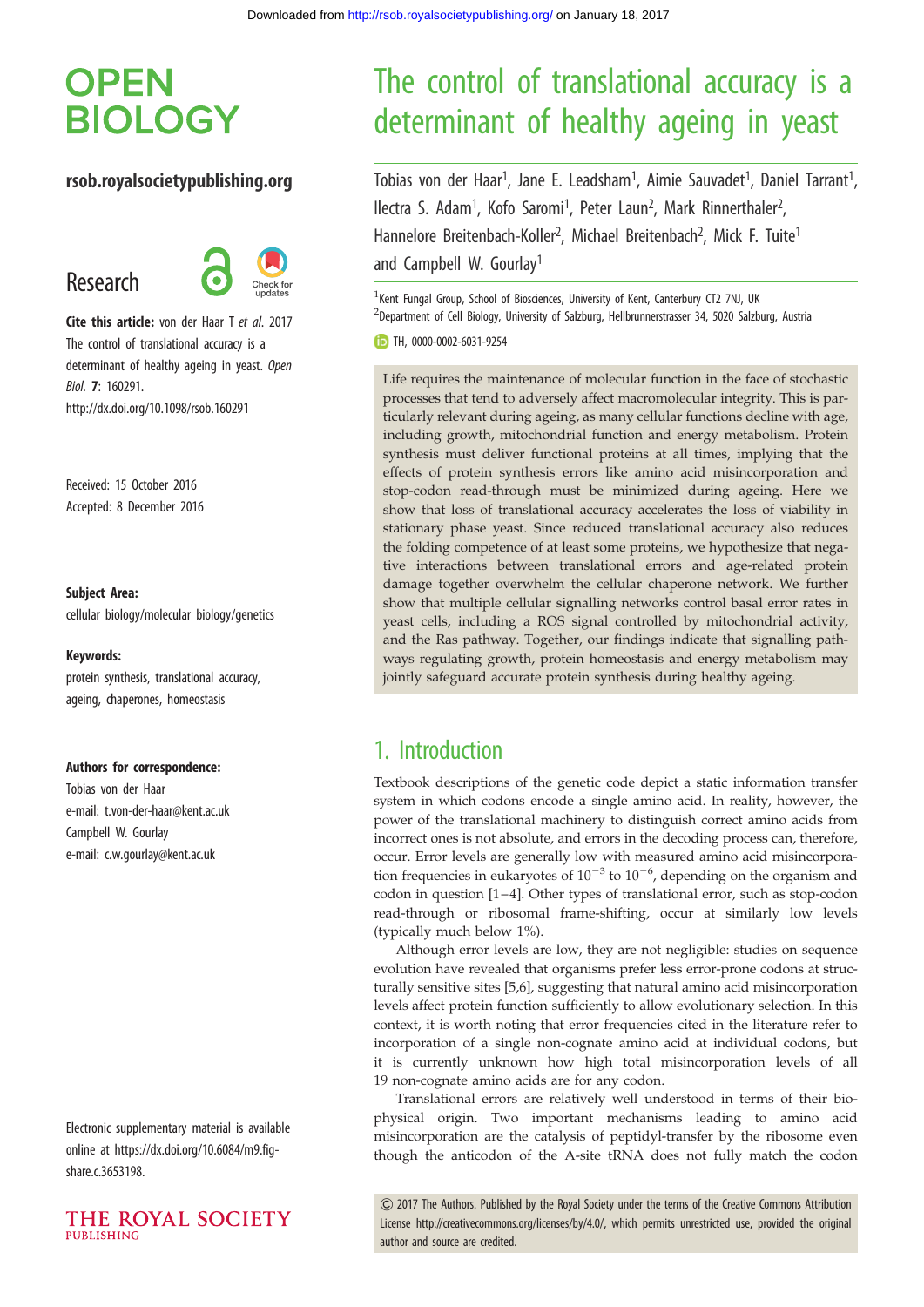2

<span id="page-2-0"></span>(codon misreading), and the charging of tRNAs with inappropriate amino acids (misacylation). The biochemistry of misincorporation at both levels has been studied in detail (e.g. [[7,8\]](#page-10-0)), and these data allow a limited prediction of types and rates of errors occurring on specific codons in vivo [[3,9\]](#page-10-0).

Translational errors generally have negative consequences for the cell. Random amino acid substitutions in proteins have a wide variety of effects depending on the site and type of substitution, but the average outcome of such substitutions is a loss of function [[10](#page-10-0)]. Error levels observed under physiological conditions are generally compatible with protein function, but at structurally particularly sensitive sites of some proteins only the least error-prone codons appear to result in appropriate protein activity [\[5,6](#page-10-0)]. Error levels that are increased beyond the normal physiological range cause proteotoxic stress [[11](#page-10-0)] and induce stress responses [[12\]](#page-10-0), although they can be tolerated and even adapted to in baker's yeast. However, such adaptation diverts energy and comes at the cost of other evolutionary trade-offs [[13\]](#page-10-0).

Despite the generally negative consequences of translational errors, evolution has exploited specific types of error and incorporated them into biological pathways. For example, in Candida albicans, stochastic decoding of CUG as either serine or leucine increases phenotypic diversity [[14\]](#page-10-0).

Despite our good understanding of the biochemical sources of errors, we know little about their physiological regulation. Anecdotal evidence suggests that error levels are not static but respond to regulatory input from signalling pathways [\[15,16](#page-10-0)]. This suggests that cells can actively manage error levels depending on requirements. Here, we ask how translational errors interact with the particular demands on protein quality in ageing baker's yeast. We uncover evidence for a complex regulatory programme that controls translational errors, thereby protecting proteome integrity and cell viability during early ageing.

## 2. Results

## 2.1. High-level translational errors are incompatible with healthy ageing

In order to investigate the effect of translational errors on the rate of ageing, we initially investigated the effect of the errorinducing drug paromomycin. In initial pilot experiments, we selected a working concentration at which the logarithmic growth rate is reduced by less than 5% (figure 1a), which we reasoned would be sufficient to elicit observable phenotypes, but would avoid approaching non-physiological levels of errors that would simply kill the cells. Using an established dual luciferase reporter system for measuring stop-codon read-through and amino acid misincorporation [\[2\]](#page-10-0), we determined that at this concentration, stop-codon read-through on UAGC stop codons is increased about fivefold, whereas amino acid misincorporation is increased about threefold (figure 1b).

Despite the small effect of paromomycin at this concentration on growth rates, we observed a strong effect on chronological lifespan in wild-type yeast cells (figure 1c). In these assays, we distinguished live and dead cells via the ability of live cells to exclude the stain phloxine B, which stains dead cells bright pink [\[17](#page-10-0)]. With strain BY4741 grown in  $-Ura$  dropout medium, the proportion of phloxine B

excluding cells dropped over time with an average half-life of 8–10 days. In the presence of the drug, this was significantly shortened to a half-life of 2-3 days. Interestingly, we observed that paromomycin at this concentration did not affect the cells' ability to survive heat shock, a condition that also leads to transient denaturation and aggregation of proteins (figure 1d), as survival of the cells following a 10-min incubation at  $49^{\circ}$ C was not significantly affected. Thus, an increase in translation error induced by paromomycin treatment has a specific and strong effect on yeast ageing that is separable from its effects on growth rate and the heat-shock response.

To confirm that the faster ageing phenotype was caused by effects of translational errors, we repeated these experiments with another error-inducing drug, nourseothricin, with similar results (data not shown). In addition, we also repeated the experiments with genetic modifiers of error levels. For this work, we used several SUP38 mutants, obtained from the Yeast Genetic Resource Centre (Japan), which in the literature had been described as allelic to SUP44/RPS2 [[18\]](#page-10-0). When we amplified the RPS2 gene of the respective strains by PCR and sequenced the recovered DNA, we observed that the SUP38-5 mutant encoded a Y143C variant of the Rps2 protein, whereas the SUP38-8 and SUP38-9 mutants encoded an L148S variant. Interestingly, in the structure of RPS2 these two mutations are located on the opposite face of the site of other known SUP44 and SUP46 (RPS9) accuracy mutants, which are all situated near the Rps2/Rps9 interface ([figure 2](#page-3-0)a).

In order to quantify the effect of these mutants on translational accuracy, we constructed plasmids containing the wild-type and SUP38 alleles of RPS2 including the natural RPS2 regulatory sequences, and then introduced these plasmids into a previously described RPS2 shuffling strain [[15\]](#page-10-0). Strains containing the SUP38 mutants as the sole source of Rps2 showed a significantly reduced growth rate (72% and 61% of the wt growth rate for SUP38-5 and SUP38-8, respectively), as well as a lower final biomass and longer lag phase ([figure 2](#page-3-0)b), and strongly increased levels of stop-codon readthrough and amino acid misincorporation [\(figure 2](#page-3-0)c). Both mutants also affected viability following the logarithmic growth phase, with linear losses in viability from day 1, whereas the strain containing wild-type Rps2 only showed notable loss in viability from day 4 onwards [\(figure 2](#page-3-0)d).

Interestingly, although the rps2 mutants affected accuracy and growth more strongly than the paromomycin treatment, the mutants affected ageing quantitatively less strongly. A number of issues may have contributed to this apparent discrepancy. For each of the 61 sense codons, there are 19 possibilities of incorporating amino acids, and the luciferase reporter systems only allow us to evaluate two of these more than 1000 error combinations. Paromomycin and rps2 mutations may affect particular translational errors in different ways and the average error induced by these treatments may differ from the error reported by the luciferase constructs. Moreover, the RPS2 shuffling strain was constructed in a different strain background (W303) from the strain used in the paromomycin experiments (BY4741). The two strains show distinct differences in their ageing behaviour, which may further explain why the levels of observed errors and the effect on ageing do not correlate quantitatively. Other explanations for the lack of correlation may include pleiotropic effects of error-inducing drugs, which exacerbate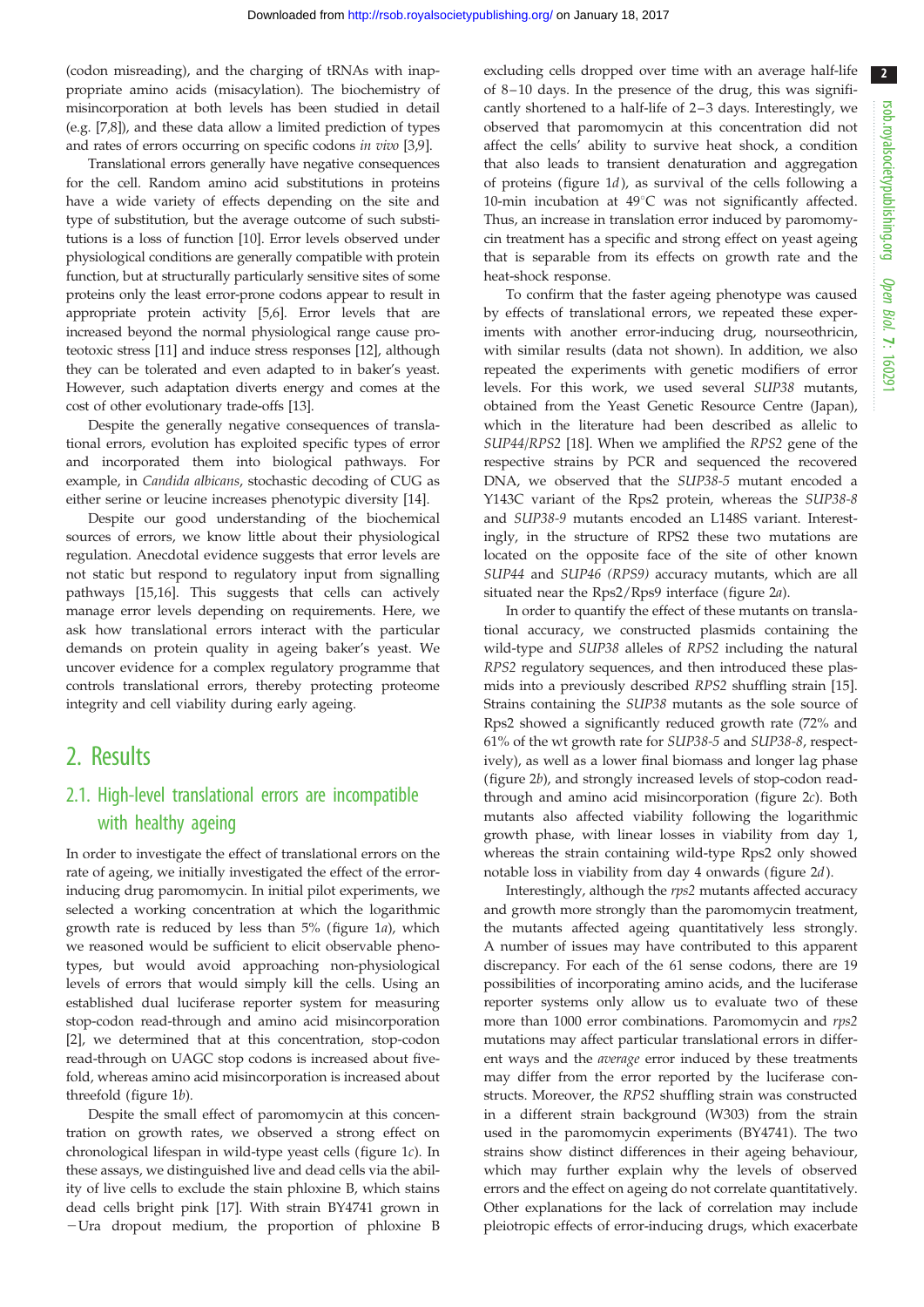3

<span id="page-3-0"></span>

Figure 1. Paromomycin-induced translational errors accelerate loss of viability during ageing. All panels show data for a laboratory yeast strain (BY4741) transformed to Ura<sup>+</sup> and grown in SC — Ura medium, with or without 0.5 mg ml<sup>-1</sup> paromomycin (data in grey and black, respectively). (*a*) At this paromomycin concentration, the logarithmic growth rate is reduced by less than 5%. Curves shown represent typical replicates from four independently grown transformants. (*b*) Under paromomycin treatment, stop-codon read-through is increased fivefold and amino acid misincorporation threefold compared with non-treated cells. Bars indicate average and standard deviation for eight separate transformants. (*c*) Survival of cells in culture was assessed by determining the percentage of cells able to exclude phloxine B. Paromomycin-treated cells lose viability faster than non-treated cells. Shown are averaged data obtained with three separate transformants for each condition. (*d*) Paromomycin treatment does not significantly affect survival of a heat stress. Bars represent average and standard deviation from three separate transformants. In all panels, statistical significance as determined by one-way ANOVA and *post hoc* testing (Tukey's HSD) is indicated as follows: n.s.,  $p > 0.05$ ; \*\*\*  $p < 0.001$ .

the ageing effect beyond that expected purely from the translational errors induced by them.

Recently, deletion of an rRNA cytosine methyltransferase (NSUN5/RCM1) was shown to reduce translational accuracy yet increase lifespan in yeast, worms and flies [\[19](#page-10-0)]. Because in that work stop-codon read-through was the only translational error assessed, we assayed amino acid misincorporation levels in the rcm1 deletion strain with our suite of dual luciferase reporters (electronic supplementary material, figure S1). The results show that translational accuracy in the rcm1 deletion strain is generally higher than wildtype under the conditions we used, and is moreover selective as the rcm1 strain does not show any changes in accuracy for the  $AGG \rightarrow Lys$  miscoding event. It is possible that differences in levels and types of translational inaccuracy between the rcm1 deletion and our conditions cause the differential effects on lifespan and stress responses. However, as a minimum interpretation of our results, we conclude that significant levels of general amino acid misincorporation interfere with healthy ageing, in multiple strain backgrounds. These results with translational errors mirror the results obtained by others for transcriptional errors [\[20](#page-10-0)].

## 2.2. Age-dependent defects in protein folding are exacerbated by translational inaccuracy

The observed negative effects of reduced translational accuracy on ageing are consistent with our general knowledge on the interaction between translational fidelity and protein function. Random misincorporation of amino acids into proteins is known to result in a net reduction of folding competence [\[10](#page-10-0)]. The ageing proteome requires substantial assistance from molecular chaperones, some of which are upregulated in ageing cells [\(figure 3](#page-4-0)a). As the cellular proteome adapts to stationary phase in yeast, levels of most proteins in the cell decline as exemplified by Hsp90 and Ydj1 in [figure 3](#page-4-0)a. By contrast, chaperones like Hsp104 and Sis1 remain highly expressed, and specialized chaperones like Hsp26 become substantially upregulated with age. These changes in chaperone expression are thought to provide a more folding-supportive environment which is crucial for supporting the function of difficult-to-fold proteins. This is directly illustrated in the classic luciferase refolding assay [[21\]](#page-10-0), which assesses the refolding of a heatdenatured bacterial luciferase following thermal unfolding in the absence of protein synthesis (achieved by addition of cycloheximide). Refolding is observed in wild-type cells, but is fully abrogated in the absence of Hsp104, as previously reported ([figure 3](#page-4-0)b). Besides chaperone assistance, physiological levels of translational fidelity are also crucial for protein re-folding, as the application of paromomycin at the same concentration as used for experiments in [figure 1](#page-2-0) prevents luciferase refolding even in the presence of Hsp104 [\(figure 3](#page-4-0)b, black solid line).

Besides interfering with the refolding of a model protein, paromomycin also generates more general problems with proteome integrity. In a strain in which Hsp104 is GFP-tagged,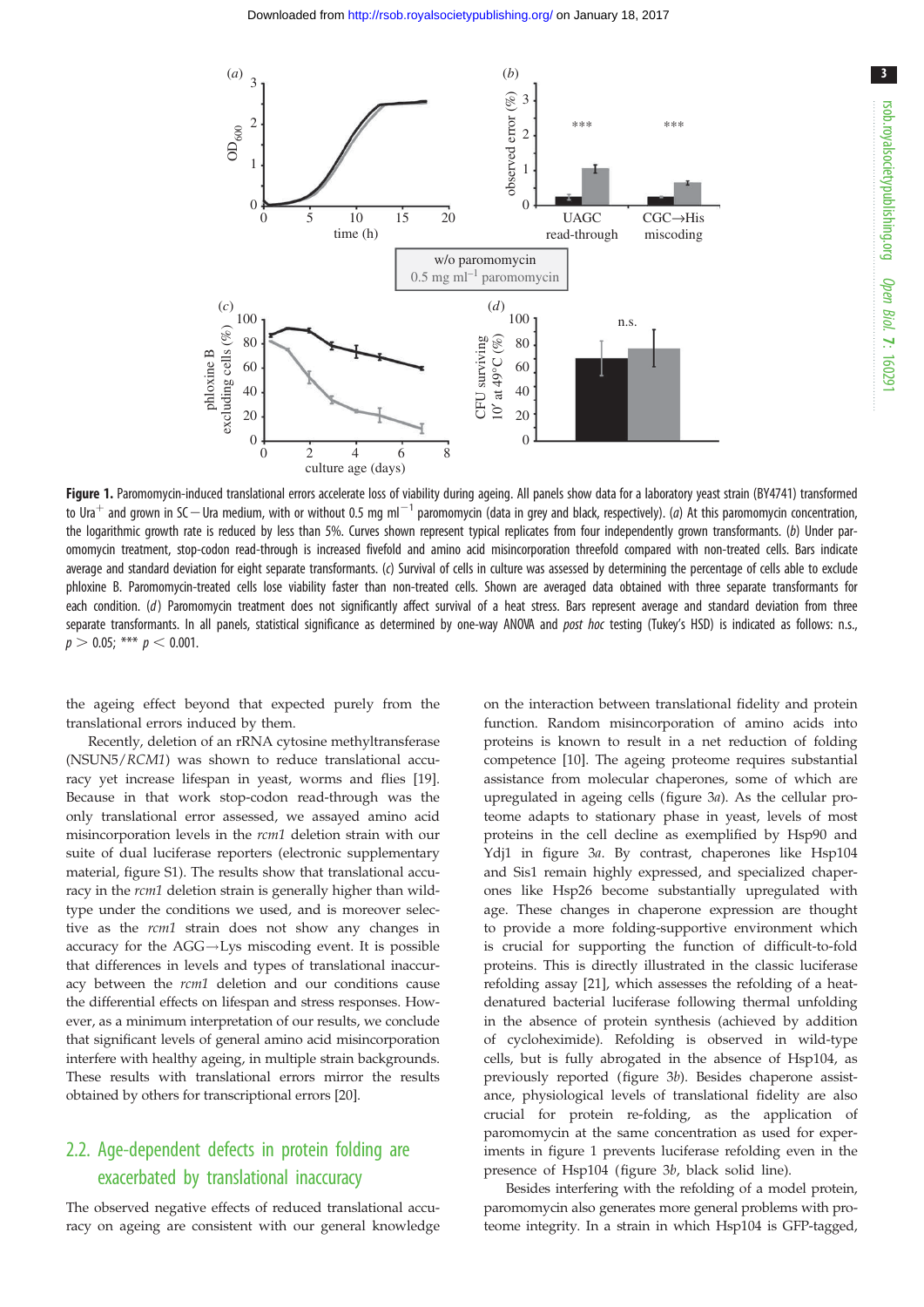<span id="page-4-0"></span>

Figure 2. Reduced accuracy mutants accelerate loss of viability during ageing. Data were generated with an RPS2 shuffling strain derived from W303 [\[15\]](#page-10-0), containing a chromosomal deletion of the *RPS2* gene and plasmid-borne copies of either wild-type (black data) or mutant (grey data) copies of the *RPS2* gene. (*a*) Location of the *SUP38-5* and *SUP38-8* mutations in comparison with other known accuracy mutations in the yeast small ribosomal subunit. (*b*) Growth rates of *RPS2* mutant and wild-type strains in SC-Ura medium. Curves shown represent typical replicates from four independently grown transformants. (c) The *SUP38* mutations strongly increase decoding errors as measured with the dual luciferase reporter system. Bars indicate average and standard deviation for five separate transformants. (*d*) Cells containing *RPS2* mutant genes lose viability faster than cells containing the wild-type gene. Shown are averaged data obtained with three separate transformants for each condition.

application of paromomycin produces GFP-decorated aggregates consistent with the appearance of more widespread protein aggregation (figure 3c). Together, these results demonstrate that drug-induced translational errors impair the folding competence of the proteome, and that this challenges the same molecular chaperone network that is also upregulated during ageing.

To provide direct proof for an interaction between translational errors and the chaperone system during ageing, we assessed yeast ageing under the combined treatment of chaperone deletion and application of paromomycin (figure 3d). In an hsp104 deletion strain, we did indeed observe that the viability 4 days post inoculation is reduced compared to the effect of paromomycin on a wild-type strain. Moreover, we observed similar interactions with Hsp70 family members and these were surprisingly isoform-specific, with deletion of the SSA4 gene, but not of the SSA1 gene, producing a highly significant interaction with paromomycin treatment  $(p = 0.96$  for ssa1,  $p = 0.005$  for ssa4).

In summary, we demonstrate that chaperone levels are upregulated during cellular ageing, that translational inaccuracy interferes with chaperone-dependent protein folding and that impairment of chaperones and reduced translational accuracy interact genetically to reduce fitness during ageing. Both ageing and translational inaccuracy appear to reduce the folding competence of the proteome, and require increased reliance on specialized chaperone networks to protect proteome integrity. The combined effect of translational

errors and age-related problems with protein folding potentially may overwhelm the chaperone machinery, which provides a rationale for the reduced viability under high error conditions during ageing.

## 2.3. The effect of ageing-dependent physiological parameters on translational accuracy

A substantial number of physiological parameters are known to change during ageing; however, all data available to date indicate that translational accuracy itself remains relatively constant with age in all investigated systems [\[22](#page-10-0) –[25\]](#page-10-0). The available data are limited by the fact that all previous investigations into ageing and translational accuracy focused on the chronological mode of cell ageing. Since gene deletions affecting chronological and replicative ageing show little overlap [[26\]](#page-10-0), we reasoned that accuracy effects might also differ between these two modes of ageing, and therefore measured accuracy for the first time in replicatively ageing cells. To do this, we separated cells transformed with the dual luciferase reporters of different replicative ages via centrifugal elutriation [[27\]](#page-10-0), and then conducted luciferase assays on the different fractions. Consistent with all previous studies on chronological ageing, we did not observe significant changes in translational accuracy in cells of different replicative age ([figure 4\)](#page-5-0). These findings are intriguing because many individual processes known to be affected by ageing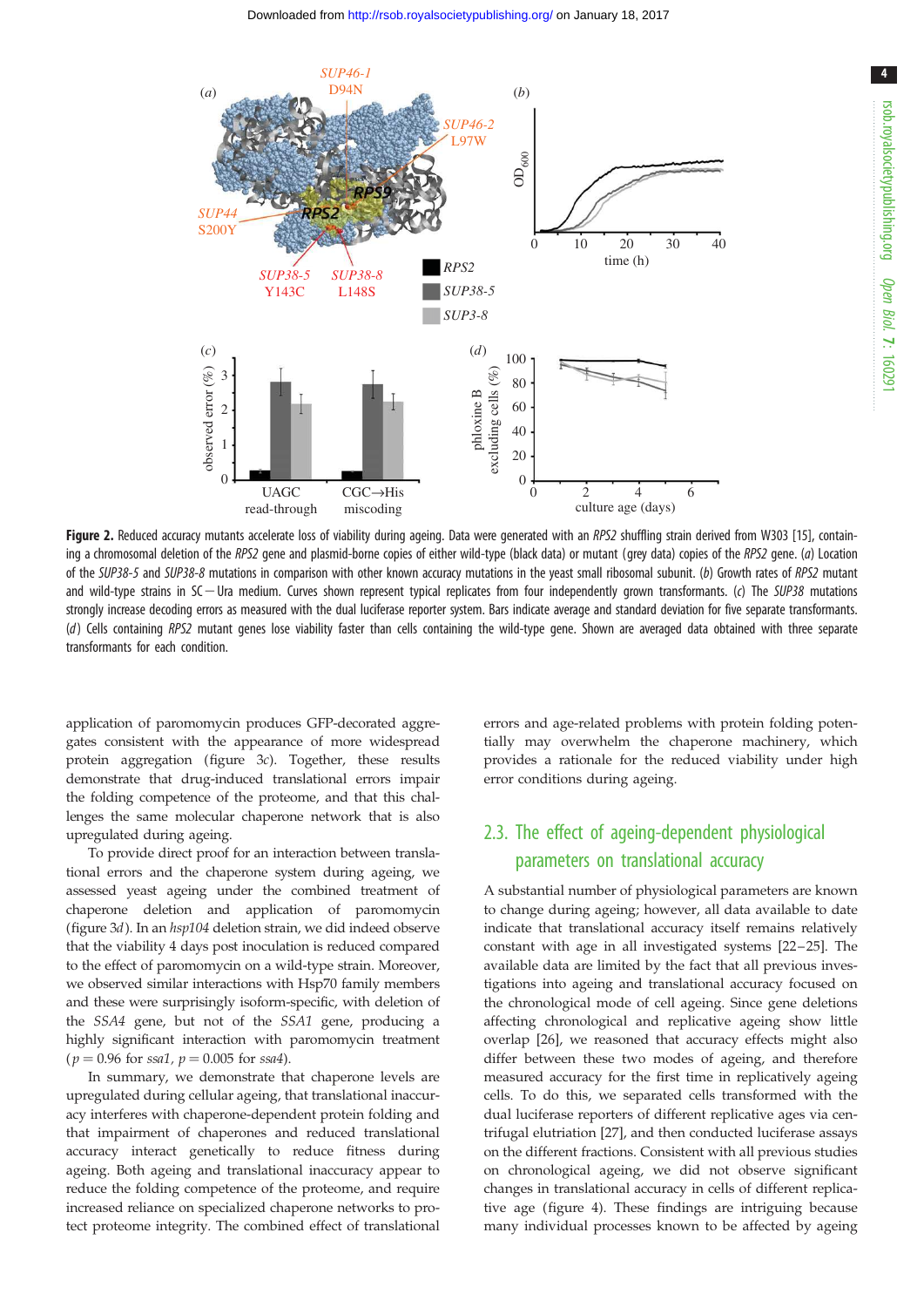<span id="page-5-0"></span>

Figure 3. Translational accuracy interacts with cell ageing via proteotoxicity effects. (*a*) Regulation of the yeast chaperone system during cell ageing. Hsp104, the Hsp40 Sis1 and Hsp26 remain expressed or are upregulated in ageing cells. Hsp90 and the Hsp40 Ydj1 show expression patterns typical for most cytoplasmic proteins, which decline during ageing. (*b*) Chaperone support and high translational fidelity are both required to retain the folding competence of difficult-tofold proteins. The panel shows the results of luciferase refolding experiments, which involve expression of a bacterial luxAB luciferase in yeast, unfolding of the luciferase via heat shock and observation of the refolding in the presence of the translation inhibitor cycloheximide. Deletion of Hsp104 or reduction of translational fidelity by inclusion of paromomycin (Paro) in the growth medium both prevent refolding-dependent recovery of the luciferase activity. The experiment shown was independently reproduced twice, with similar results. (*c*) Paromomycin-treated cells expressing GFP-tagged Hsp104 display numerous GFP-decorated aggregates indicative of widespread protein misfolding (right). An untreated cell is show for comparison (left). Size bar  $= 10 \mu m$ . (*d*) Paromomycin treatment and chaperone deletions show chemicogenetic interactions. The viability of strains 4 days post-inoculation was determined in the absence (black bars) or presence (grey bars) of 0.5 mg m $I^{-1}$  paromomycin. Bars indicate averages and standard deviations for three separate transformants. Significance of the interaction is indicated as determined by two-way ANOVA and *post hoc* testing (Tukey's HSD). n.s., not significant;  $*p < 0.05$ ; \*\* $p < 0.01$ .

have been linked to altered translational accuracy. How accuracy is maintained in the face of widespread changes to cellular physiology is thus not understood.

One particularly intriguing question concerns the interplay between translational accuracy and translational speed. About half of the demand on the translational machinery in yeast growing exponentially in rich medium is required to produce protein for growth [\[28](#page-10-0)]. Ageing cells in stationary phase do not have this requirement, and together with the generally reduced protein content of such cells, the demand on the translational machinery should be a fraction of that required during logarithmic growth.

An intuitive assumption found in several places in the literature is that slower ribosomes translate more accurately, and one study produced experimental evidence for this hypothesis [\[29](#page-10-0)]. However, older experimental studies based on the incorporation of leucine during translation of poly(U) RNA in vitro found the opposite relationship, i.e. the translational machinery is more accurate the more active it is (summarized in [[30\]](#page-10-0)).

In order to investigate the relationship between growth rates, translational activity and translational speed, we initially used a competitive inhibitor of glycolysis. Glucosamine can be used to control logarithmic growth rates of yeast over a wide range [\[31](#page-10-0)] ([figure 5](#page-6-0)a). When we applied the luciferase reporter measurements to cells grown with varying concentrations of glucosamine, we observed that stop-codon read-through on UAGC stop codons displayed a strong negative correlation with growth rates ([figure 5](#page-6-0)b), increasing about twofold at the lowest growth rates measured (which are approximately 10-fold slower than growth rates in standard medium). By contrast, amino acid misincorporation as measured using two distinct reporters remained constant over a wide range of growth rates (figure  $5c,d$ ). At the very lowest growth rates, we observed a decrease in misincorporation rates with both reporters, consistent with increased accuracy at such low growth speeds.

Next, we directly manipulated translational speed by either altering the levels of translation elongation factors, or by applying drugs that interfere with efficient translation elongation. In a  $\Delta t$ ef1/TEF2 yeast strain where one of the two identical genes encoding elongation factor 1A has been deleted, and where Tef1 levels are reduced by 40% (data not shown), we observe lower levels of amino acid misincorporation ([figure 6](#page-7-0)). By contrast, in an  $EFT1/\Delta eft2$  strain where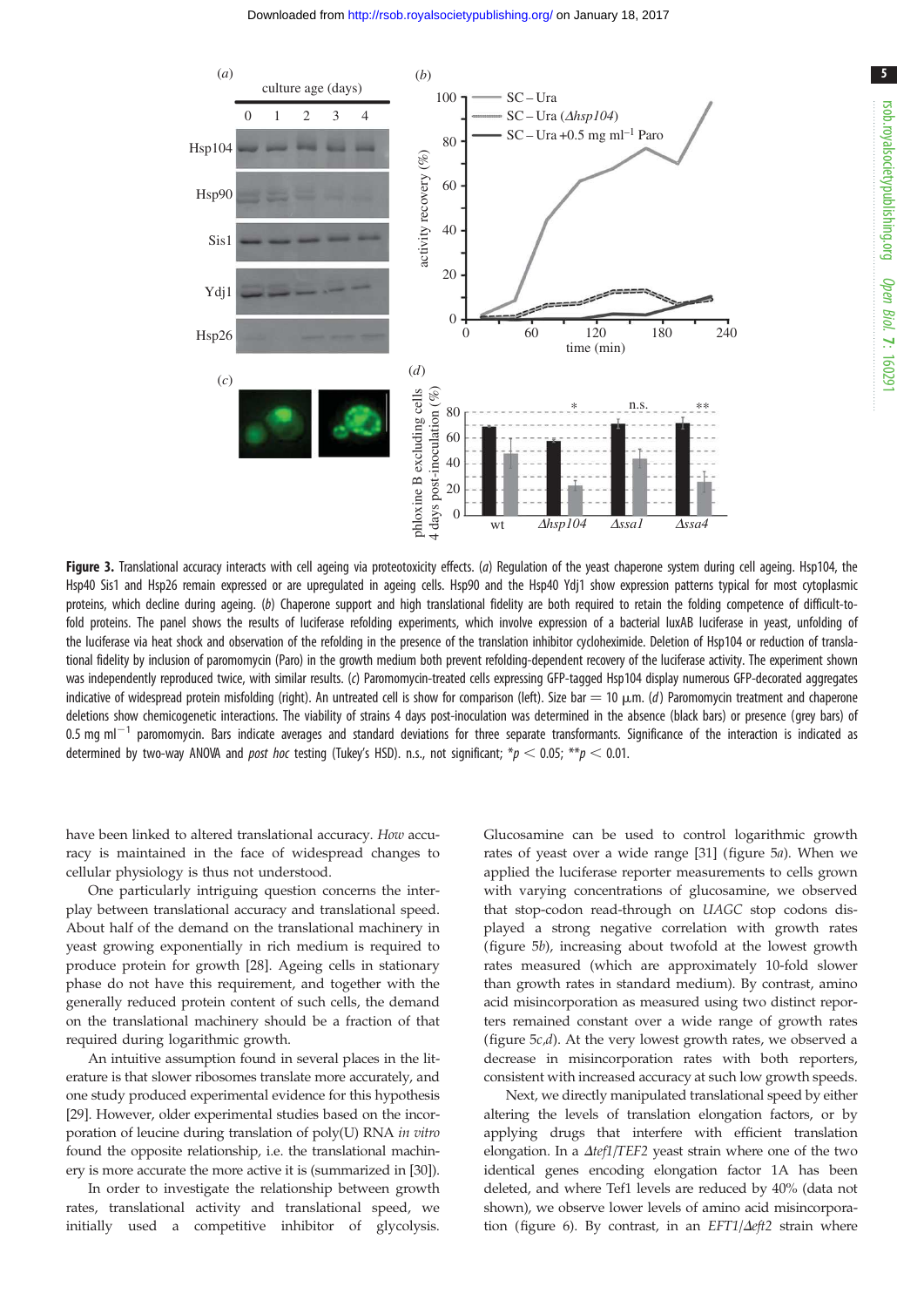<span id="page-6-0"></span>

Figure 4. Translational accuracy does not change significantly during ageing. Yeast cells were separated by centrifugal counterflow elutriation. (*a*) Staining of bud scars using FITC-wheat germ agglutinin and determination of average size demonstrates successful separation into fractions of distinct age classes. (*b*) Dual luciferase reporter measurements reveal no significant changes in stop-codon read-through or in misincorporation of histidine on a CGC (arginine) codon. Bars indicate average and standard deviation of three technical replicates of one elutriation experiment.

levels of elongation factor 2 are lower and the speed of translocation is therefore reduced, we observed a significant decrease in the accuracy of translation and higher levels of misincorporation. Application of cycloheximide at a concentration that leads to a 20% reduction in growth, and which mimics eEF2 depletion as cycloheximide is also a translocation inhibitor, had a similar effect as reductions in eEF2 content.

Overall, our experiments paint a varied picture of the connection between translational speed and translational accuracy, but they do not reveal a clear correlation between the two. Very low growth rates appear to reduce amino acid misincorporation, although the effect was overall of borderline significance with  $p = 0.20$  for His misincorporation on CGC codons and  $p = 0.02$  for Lys misincorporation on AGG. This could indicate that at such low or zero growth rates, cellular signals operate that reduce translational errors, and that such signals trigger modifications in ribosomal function that can counteract the reduced efficiency one might expect to find in an ageing translational machinery.

## 2.4. Signalling pathways that impinge on translational accuracy

Because one of the hallmarks of ageing is a reduced efficiency in mitochondrial function, we assessed translational accuracy under conditions of impaired mitochondrial function. Our initial model for mitochondrial dysfunction was a deletion of the COX4 gene, which encodes a central subunit of the mitochondrial complex IV. Upon cox4 deletion, we observed a small but significant increase in the levels of amino acid

misincoporation as measured using two different reporter constructs, as well as a small but significant decrease in the levels of read-through on a UAGC stop codon [\(figure 7](#page-7-0)a). By contrast, read-through of a UGAC stop codon was not significantly affected (data not shown). We tested other mitochondrial defects to see whether they would reproduce the observed decrease in amino acid misincorporation levels ([figure 7](#page-7-0)b), and found that this is a general phenomenon which occurs in many (though not all) mutants with defects in the mitochondrial electron transport chain.

One of the effects of a reduction in mitochondrial efficiency is the production of ROS, via a signalling pathway that involves the ER-localized Yno1 NADPH oxidase. We previously showed that deletion of yno1 abrogates the production of ROS upon deletion of cox4 [\[32](#page-10-0)]. In a cox4 yno1 double deletion strain, we observed no significant changes in either stop-codon read-through or amino acid misincorporation [\(figure 7](#page-7-0)a), which indicates that the changes in translational accuracy are dependent on the altered ROS levels in cox4 strains. Consistent with this notion, the direct application of low levels of ROS, or raising intracellular ROS levels by deleting genes involved in the removal of ROS from the cell, produced identical patterns of increased amino acid misincoporation and decreased UAGC read-through as deletion of the  $COX4$  gene (figure  $7c$ ).

Since reduced mitochondrial activity signals to decrease translational accuracy, but ageing cells seem able to maintain levels of protein synthesis accuracy despite reduced mitochondrial function, we reasoned that cells might use other signalling pathways to counteract the mitochondrial signal. We therefore surveyed the main signalling pathways for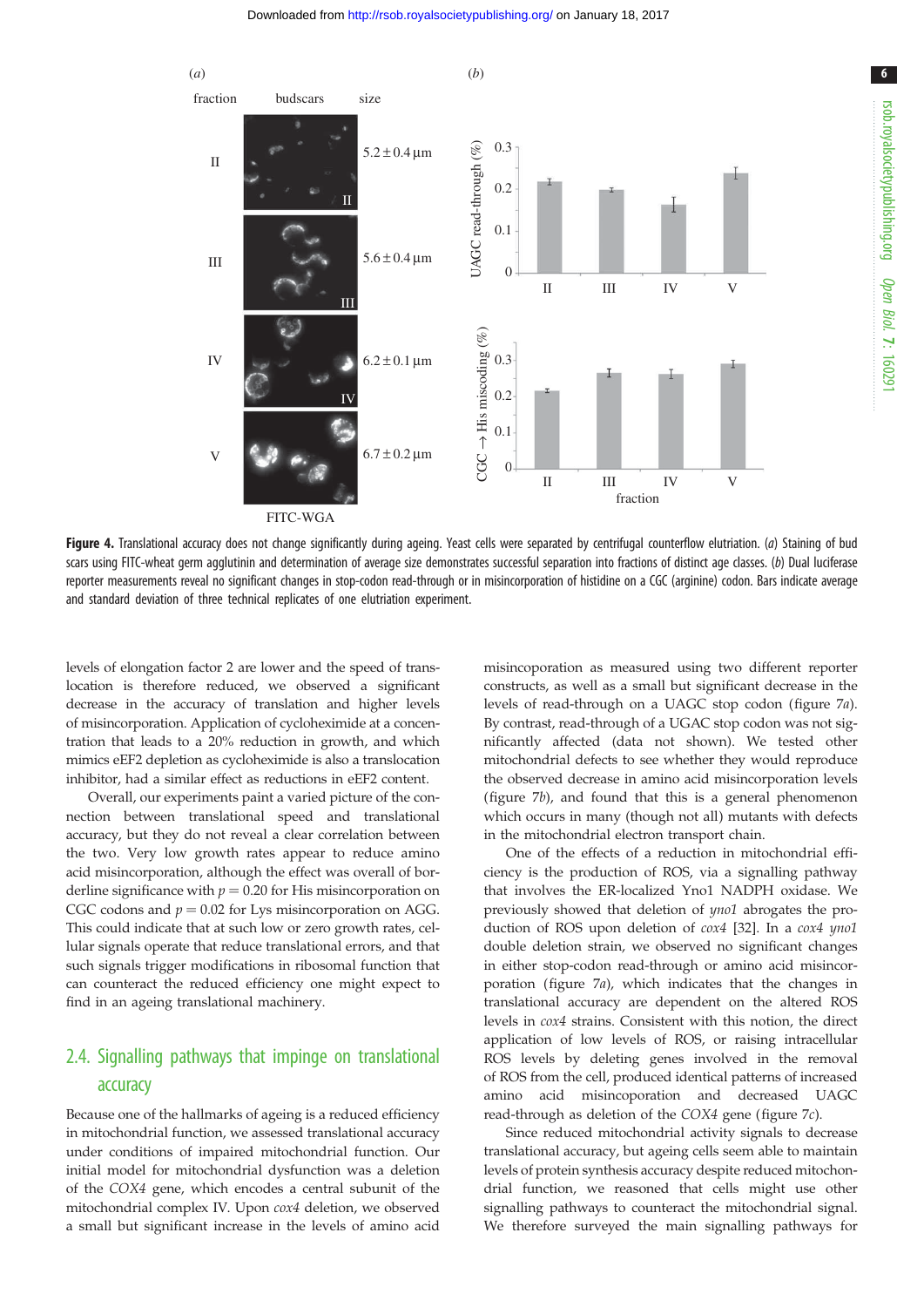<span id="page-7-0"></span>

Figure 5. The interaction between growth rate and translational accuracy. (*a*) Growth rate was controlled by adding increasing concentrations of glucosamine to standard medium containing 2% glucose as carbon source. Curves shown are typical for curves generated with three separate transformants. (*b*–*d*) Dual luciferase reporter measurements reveal changes in accuracy correlated with growth rates. Stop-codon read-through (*b*) shows a trend to increase with reduced growth rate. By contrast, amino acid misincorporation (*c*,*d*) remains constant over a wide growth-rate range, but decreases at very low growth rates. Statistical significance of difference in error levels to no glucosamine treatment, as determined by ANOVA and *post hoc* testing, is indicated (\* $p < 0.05$ ; \*\*\* $p < 0.001$ ). (*b*–*d*) Outlier data were identified based on Cook's distance (more than threefold difference to mean) and removed from the calculations. In all panels, error bars indicate the standard deviation based on at least three separate transformants.

their effects on translational accuracy. We observed that a deletion of the RAS2 gene led to a distinctive phenotype in which a subset of colonies showed substantially (threefold to fourfold) increased levels of expression of all our error reporters, whereas other colonies showed only slightly increased levels. This pattern was highly reproducible in three independent experiments conducted with independently transformed samples of ras2 deletions in different strain backgrounds. In terms of the experimental average, this effect appears as a two to threefold increase in the average reporter activity as well as a high standard deviation ([figure 8](#page-8-0)). We assessed significance of these results using the non-parametric Kruskal-Wallis rank sum test (for the experiment shown in [figure 8](#page-8-0)a, ANOVA  $p = 3.6 \times 10^{-5}$ , Kruskal–Wallis  $p = 1.0 \times$  $10^{-6}$ ). Post hoc analyses following the Kruskal–Wallis test indicate significant differences in the ras2 deletion mutant for all three error reporters [\(figure 8](#page-8-0)a).

In contrast with the ras2 deletion, a constitutively active Val19 mutant maintained error levels that were indistinguishable from wild-type levels. Together, these results indicate that in wild-type cells Ras2 signals to increase protein synthesis accuracy. Other signalling pathways have much less effect on translational accuracy, as deletions of TOR1, SNF1 and TPK1/2 did not consistently or strongly affect the measured errors. Only deletion of the casein kinase II subunit CKA1 led to small but significant increases in the measured accuracy parameters, indicating that casein kinase signalling may contribute to increased errors. In summary, we conclude that accuracy levels in ageing cells are maintained by networks of opposing signals that originate from mitochondria as well as Ras2 and other kinases.

## 3. Discussion

The relationship between ageing and translational accuracy has been discussed in the past in a number of different contexts. An early suggestion that an 'error catastrophe' might underlie much of the deterioration of performance in ageing cells [[33\]](#page-11-0) was later qualified [[34\]](#page-11-0), and the ensuing discussion of this issue continued for several decades after the original hypothesis [\[35](#page-11-0)]. One of the cornerstones of this discussion was a repeated finding, in different systems and using different methods, that ageing cells and tissues do not display significantly different error levels from young ones [[22,25](#page-10-0)[,36](#page-11-0) –[39](#page-11-0)]. The data in these studies were derived from chronologically aged cell lines as well as tissue samples from ageing animals, and together with the replicative ageing data presented here present strong evidence that protein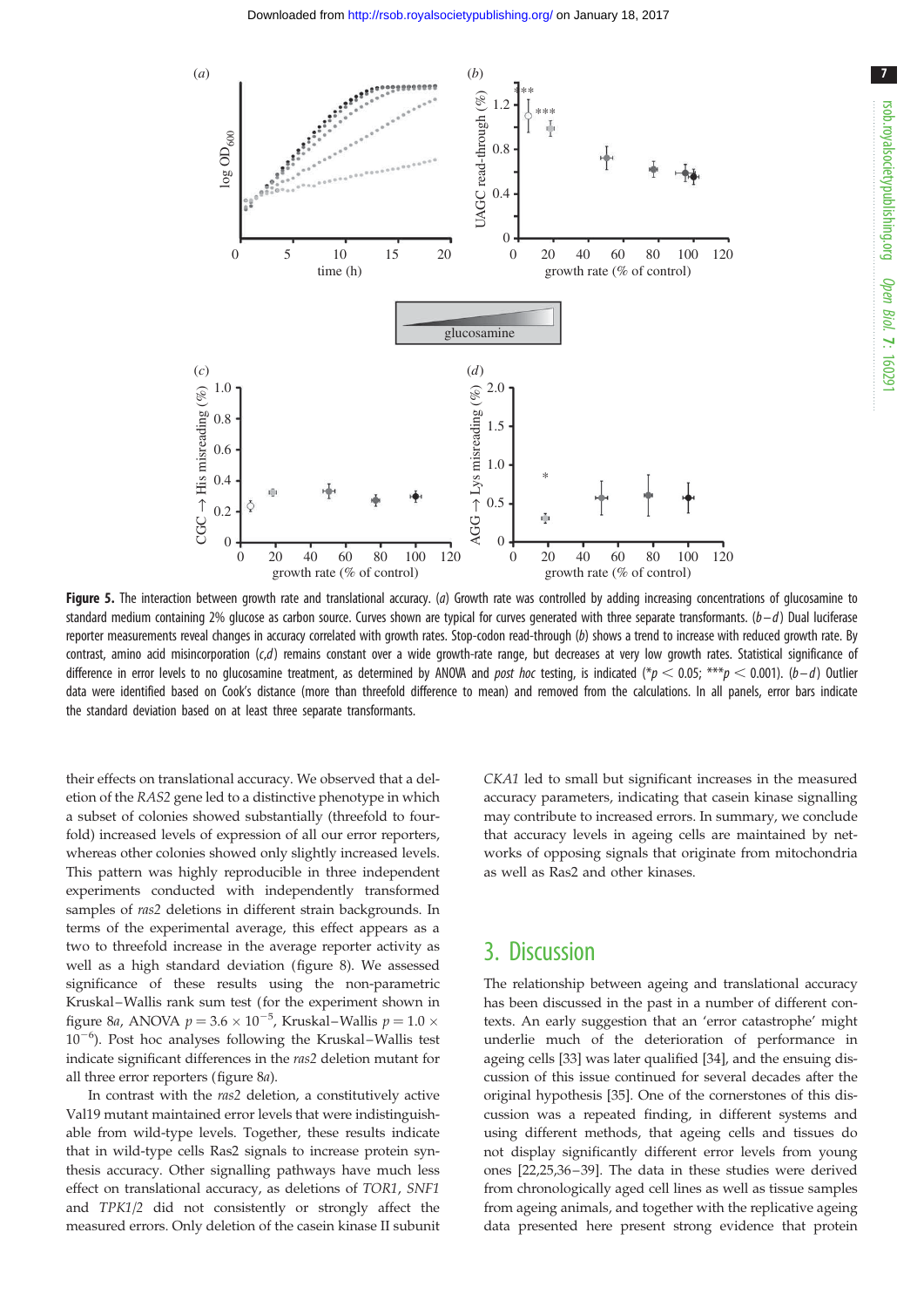<span id="page-8-0"></span>

Figure 6. The interaction between translational activity and translational accuracy. Deletion of the *TEF1* gene, one of two identical genes encoding elongation factor 1A in yeast, reduces lysine misincorporation on an AGG codon. By contrast, deletion of either of the two identical genes encoding elongation factor 2 increase the same error. Application of low concentrations of cycloheximide, which also blocks the translocation step of translation elongation, has a similar effect as eEF2 depletion. Bars indicate averages and standard deviations for six separate transformants. Statistical significance as determined by one-way ANOVA and *post hoc* testing (Tukey's HSD) is indicated as follows: n.s.,  $p > 0.05$ ; \*\* $p < 0.01$ ; \*\*\* $p < 0.001$ .

synthesis accuracy does not change significantly with age in most organisms.

While the stability of error rates during ageing is now generally accepted, the underlying reasons for this stability have not been fully elucidated, as many cellular processes suffer from a decline of performance in aged cells. A possible answer was proposed based on the observed reduction in the overall volume of translation in old cells and tissues and the ensuing lower elongation speed [\[29](#page-10-0)]. In mammalian cells, treatment with rapamycin has been reported to reduce both the speed of translation and translational errors [[29\]](#page-10-0), and a causal connection between the two was suggested. However, mechanistically, it is not at all clear why slower translation would necessarily mean more accurate translation. The reason why amino acid misincorporation and stop-codon read-through occur is at least in part because the ribosome must distinguish competing decoding elements, and can do so only with finite accuracy [\[3,](#page-10-0)[40](#page-11-0)]. The more important parameter for accuracy should, therefore, be the ratio of the competing elements, and not the speed with which they are processed, especially as slower translation probably does not entail a change in the fundamental rate constants of the biochemical reactions underlying tRNA sampling by the ribosome. Our experiments where we slow down translation by various means, including control of cell division rates, depletion of translation factors and application of drugs that reduce the speed of translation, confirm that there is no uniform response of error rates to reduced translational speed, but rather that this response depends on the exact context of the experiment.

A separate question from whether error rates are affected by ageing is whether ageing is affected by altered error rates. A number of published observations indicate that this is generally the case in eukaryotic organisms, including the observation that increased transcriptional errors accelerate loss of viability during ageing [[20\]](#page-10-0), and that cell lines derived



Figure 7. A mitochondria-dependent ROS signal controls translational accuracy. (*a*) Deletion of *cox4*, a nuclear encoded subunit of the mitochondrial complex IV, increases amino acid misincorporation but slightly decreases stop-codon read-through. This effect is rescued in a *cox4 yno1* double mutant, in which the accumulation of ROS resulting from the *cox4* deletion is prevented. (*b*) Impaired function of complex II (*coq2*), as well as removal of mitochondrial DNA (rho<sup>0</sup>), produces an increase in amino acid misincorporation similar to *cox4* deletion. (*c*) Increases in intracellular ROS concentration by external application of  $H_2O_2$ , or by deletion of genes that encode ROSremoving activities, produce similar effects as deletion of *cox4*. Bars indicate averages and standard deviations for eight (*a*,*b*) or six (*c*) independent transformants. Statistical significance as determined by one-way ANOVA and *post hoc* analyses (Tukey's HSD) are indicated as follows: n.s.,  $p > 0.05$ ;  $*_{p}$  < 0.05; \*\*\**p* < 0.001.

from species which are unusually long-lived compared with their close relatives, such as the naked mole rat, have reduced basal error rates [\[4\]](#page-10-0). A recent study looking at the effect of reduced accuracy resulting from impaired ribosomal methylation [[19](#page-10-0)] found the opposite effect, that reduced accuracy resulted in longer lifespans. The particular response of these mutants may be a result of moderately upregulated stress response pathways [\[19](#page-10-0)] paired with smaller increases in errors (electronic supplementary material, figure S1), as increased activity in stress response pathways can extend lifespan in its own right [[41\]](#page-11-0). By contrast, our data show that larger increases in errors without upregulated stress response pathways [\(figure 1](#page-2-0)) clearly shorten lifespan. We trace the molecular reasons for the interaction between translational accuracy and lifespan to an over-taxed chaperone system ([figure 3](#page-4-0)), which under high error rates has to cope with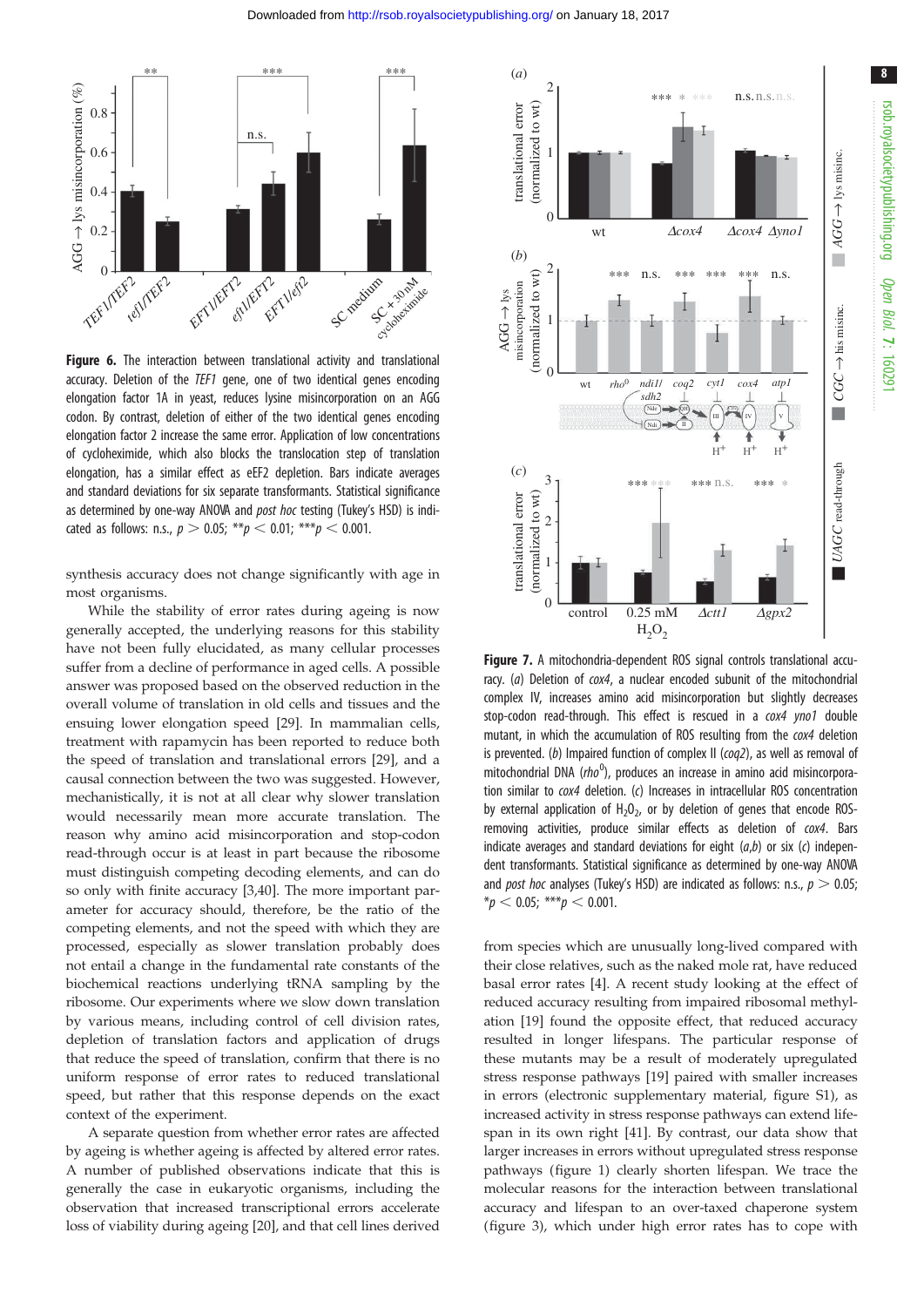

Figure 8. Signalling pathways impinge on levels of translational accuracy. (*a*) Deletion of the *RAS2* gene significantly decreases translational accuracy, whereas introduction of the Val19 mutation which constitutively activates Ras2 (*RAS2<sup>c</sup>* ) does not significantly affect accuracy. Glycogen stains below the graphs verify phenotypes expected for activity changes in the Ras signalling pathway. (*b*) Knockouts of genes acting in other signalling pathways tested affect translational fidelity with lower or no statistical significance. Bars indicate average and standard deviation from at least six independent transformants. Statistical significance as tested by Kruskal –Wallis test (*a*) or ANOVA (*b*) and *post hoc* testing (Tukey's HSD) is indicated as follows:  $*_p$  < 0.05;  $*_p$  < 0.01;  $**_p$  < 0.001.

the reduced folding competence arising from inaccurate translation as well as chemical damage and other age-related effects. Together, these observations may explain why it is important for ageing cells to keep error rates under tight control.

Lastly, our data show that multiple signals in the cell regulate translational accuracy in opposite ways. One of these signals consists of ROS generated in response to reduced mitochondrial function ([figure 7\)](#page-7-0), and this signals to increase translational errors. We do not know at the moment why cells would generate signals to decrease translational accuracy. A possible scenario is that this is an unintended by-product of the regulation of other processes, such as tRNA biogenesis. According to a recent report, ROS activate the tRNAse activity of RNY1 [\[42](#page-11-0)], and altered composition of the tRNA pool could be one explanation that connects ROS and altered error levels. ROS appear to be a generally beneficial signal for healthy ageing in yeast, but the reduction in accuracy resulting from their presence must clearly be balanced by other signals to prevent negative effects on lifespan. Although we do not know the actual effectors that mediate this balance in ageing cells, our experiments reveal candidate kinase pathways ([figure 8\)](#page-8-0). The most prominent of these is Ras, as deletion of the RAS2 gene has a strong

negative effect on accuracy, indicating that Ras signals towards increased translational accuracy. Other pathways may further modulate the balance between pro- and antiaccuracy signals, including the Tor pathway, which was previously implicated in signalling towards reduced translation as rapamycin caused a reduction in observed error levels in mammalian cell lines. Ribosomes are targets for extensive phosphorylation [\[43](#page-11-0)], and it has been previously shown that such phosphorylation can affect translational accuracy [[15\]](#page-10-0). Thus, we anticipate that many of the effects on translational accuracy observed upon manipulation of kinase pathways are mediated by alterations in ribosomal protein modifications, although the exact nature of the targets mediating the effects we observe remain to be elucidated.

In summary, our study reveals translational accuracy as an important parameter in ageing yeast cells, and indicates that this parameter is under active control by the cell. The ultimate aim of this control is to support functioning of the proteome under the suboptimal conditions of the ageing cell.

## 4. Material and methods

### 4.1. Strains and plasmids

All yeast strains are from the systematic genome-wide deletion collection, except for strains listed in table 1. To generate strains containing mutant alleles of the RPS2 gene, DNA comprising this gene plus 500 nt upstream and 266 nt downstream of the gene was amplified by PCR, using primers GCGCGCGGATCCTGGCTTATTCAC TAAGGATTCTTAAGGTTTTC (forward) and GCGCGCCT GCAGTAAAATTTTGATCTATTGTAGTCGCCTAATCTTGC (reverse). Genomic DNA from strain BY4741 was used as template to amplify wild-type RPS2, which was then cloned into pRS315 [\[48](#page-11-0)]. To amplify mutant alleles of RPS2, we obtained four strains described as SUP38 from the National BioResource Project (NBRP) of the MEXT, Japan ([http://yeast.lab.nig.ac.jp/nig/index\\_en.html](http://yeast.lab.nig.ac.jp/nig/index_en.html); accession numbers BY21049, BY21050, BY21052 and BY21053). Yeast SUP38 is known to be allelic with SUP44/RPS2 [[49\]](#page-11-0). Genomic DNA from these strains served as template for PCRs using the same primers as for the wild-type allele, and the PCR products were again cloned into pRS315. Sequencing of the cloned genes revealed that these alleles contained a Y143C mutation (SUP38-5) or L148S mutations (SUP38-8 and SUP38-9). The fourth strain, described as SUP38-4, did not yield any PCR products with the RPS2 primers. Microscopic examination of this strain showed that the cells are much smaller than typical Saccharomyces cerevisiae cells and we assume that this strain was mis-annotated as baker's yeast.

The wild-type and mutant plasmids were shuffled into a previously described RPS2 shuffling strain [[15\]](#page-10-0) using a standard plasmid shuffling strategy [[50\]](#page-11-0).

Dual luciferase reporter plasmids for measuring stopcodon read-through and histidine misincorporation on CGC codons were as described [[2](#page-10-0)]. The reporter for measuring lysine misincorporation on AGG codons was from Kramer et al. [[3](#page-10-0)]. Luciferase refolding assays were conducted as described [[21\]](#page-10-0). Western blots were conducted as described [[51\]](#page-11-0). Storage carbohydrates were assessed using an iodine vapour assay as previously described [\[52](#page-11-0)].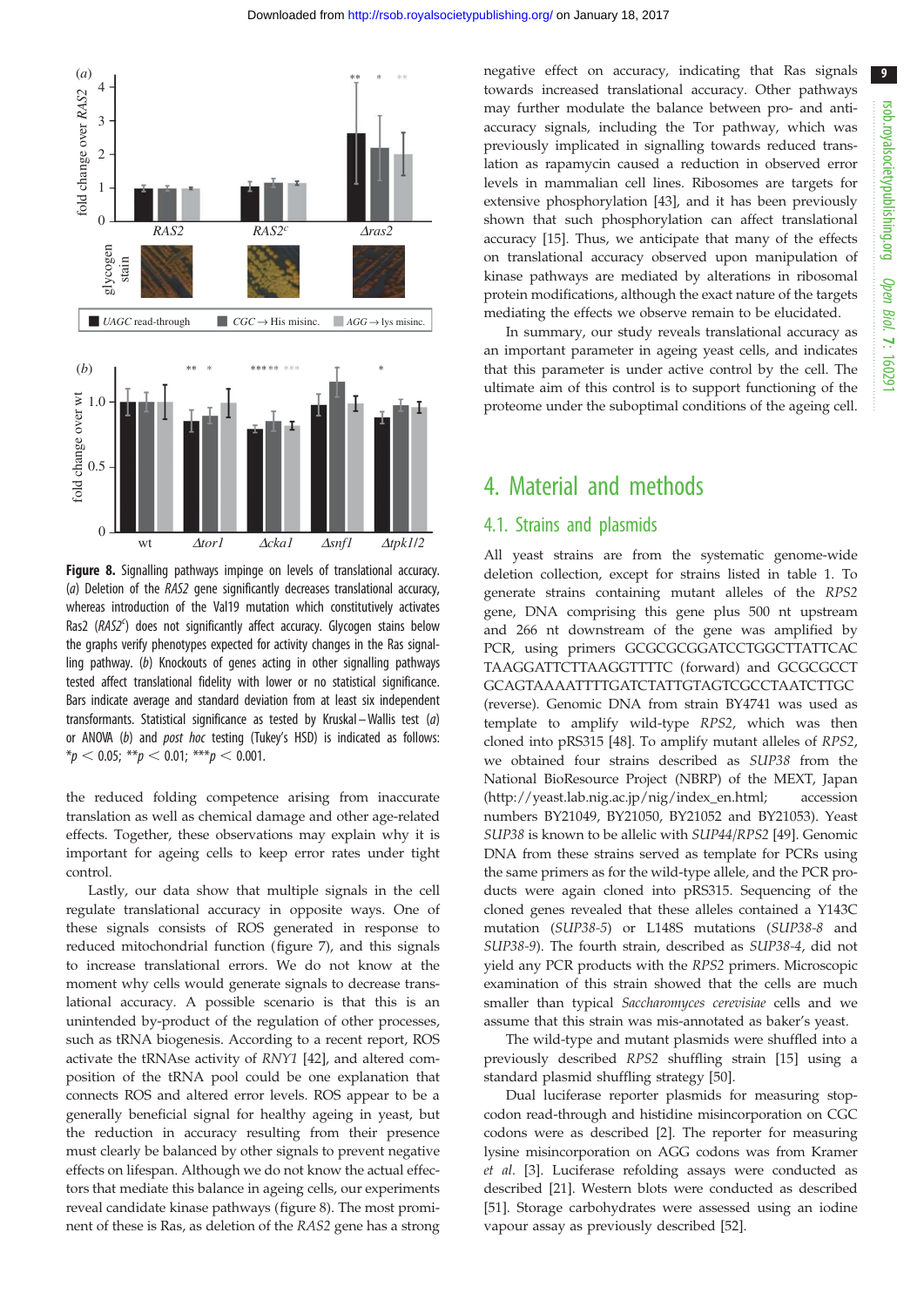#### <span id="page-10-0"></span>Table 1. Yeast strains used in this study.

| name                      | genotype                                                                                  | reference   |
|---------------------------|-------------------------------------------------------------------------------------------|-------------|
| BY4741                    | Mata his 3 $\Delta$ 0 leu $2\Delta$ 0 met 15 $\Delta$ 0 ura 3 $\Delta$ 0                  | [44]        |
| BY4741 $\Delta$ hsp104    | Mata his $3\Delta 0$ leu $2\Delta 0$ met $15\Delta 0$ ura $3\Delta 0$ hsp $104$ :: KanMX4 | [45]        |
| $BY4741$ $\Delta$ ssa1    | Mata his $3\Delta 0$ leu $2\Delta 0$ met $15\Delta 0$ urg $3\Delta 0$ ssg 1:: KanMX4      | [45]        |
| $BY4741$ $\triangle$ ssa4 | Mata his $3\Delta 0$ leu $2\Delta 0$ met $15\Delta 0$ urg $3\Delta 0$ ssg4:: KanMX4       | [45]        |
| $BY4741 \Delta$ COX4      | Mata his $3\Delta 0$ leu $2\Delta 0$ met $15\Delta 0$ urg $3\Delta 0$ cox4::HIS 3         | $[32]$      |
| CGY769a                   | Matα his3Δ200 ura3-52 leu2-3,112 tub2-201 can1-1 ACT1::HIS3                               | [46]        |
| CGY339                    | Mat $\alpha$ his 3 $\Delta$ 200 ura 3-52 leu 2-3, 112 tub 2-201 ade 4 act 1-159:: HIS 3   | $[46]$      |
| CGY371                    | MATa $\mu$ ra3-52 leu2 his4-539 ras2::1FU2                                                | 1471        |
| CGY372                    | MATa ura3-52 leu2 his4-539 RAS2 <sup>ala18val19</sup> ::LEU2                              | [47]        |
| YTH <sub>222</sub>        | leu2-3,112 trp1-1 can1-100 ura3-1 ade2-1 his3-11,15 rps2::HIS3 [URA3 RPS2]                | $[15]$      |
| BY21050                   | Mata his 5-2 leu 2-1 lys 1-1 met 8-1 trp 5-48 ura 4-1 can 1-100 SUP38-5                   | NBRP, Japan |
| BY21052                   | Mata his 5-2 leu 2-1 lys 1-1 met 8-1 trp 5-48 ura 4-1 can 1-100 SUP38-8                   | NBRP, Japan |

#### 4.2. Media

Yeast cells were grown either in complex medium (YPD; 1% yeast extract, 1% peptone, 2% glucose) or in synthetic complete medium (SC; 0.67% yeast nitrogen base without amino acids, 2% glucose and Kaiser dropout mixture as directed by the manufacturer (Formedium, UK)). Paromomycin was supplemented to SC to a final concentration of  $0.5 g l^{-1}$ . Glucosamine was supplemented to final concentrations from 0.2 to 6% as indicated.

#### 4.3. Differential counterflow elutriation

Yeast cells were transformed with appropriate luciferase reporter constructs and grown to mid-log phase before being subjected to separation by elutriation as previously described [27]. Isolated fractions were assessed for cell size using a Casy TT cell counter (Scharfe Systems) and stained for bud scar number using FITC labelled wheat germ agglutinin (Molecular Probes).

#### 4.4. Dual luciferase assays

Dual luciferase assays were conducted in 96-well microtitre plate format, using reagents from the Dual Glo luciferase assay system (Promega, UK) as described previously [\[53](#page-11-0)]. Growth plates used to conduct the assays were visually inspected for contaminated wells or wells with abnormal growth, and respective data were disregarded for data anlyses. For the glucosamine experiment in [figure 5](#page-6-0) only, outliers were in addition determined based on Cook's distance (more than threefold average distance) and outlier data were disregarded for data anlayses.

#### 4.5. Luciferase refolding assays

Luciferase refolding assays were performed as described [21], except that heat shock was applied for 12 min, followed by addition of cyclohexmimide and further heat shock for another 12 min.

#### 4.6. Ageing assays

Cultures were inoculated to starting ODs of  $0.1-0.2$  in  $5$  ml medium in sterile 50 ml plastic tubes, and incubated in a shaker at 30 $^{\circ}$ C. To assess the proportion of live cells, 100  $\mu$ l of cells were mixed with 10  $\mu$ l of 20  $\mu$ M phloxine B (Sigma-Aldrich, UK) and water in 1 ml final volume, and left for 30 min at room temperature. Stained and unstained cells were then counted manually in a haemocytometer.

#### 4.7. Heat shock survival assays

Yeast cultures were inoculated from overnight cultures into YPD or minimal medium to a starting  $OD_{600}$  of 0.1, and grown to a final  $OD_{600}$  of 1-2. Cell density was determined using a haemocytometer, and cells were diluted into 1 ml of fresh medium to a density of 5000 cells  $ml^{-1}$ . Three 100  $\mu$ l portions of this diluted culture were plated onto three YPD plates to determine pre-heat shock CFU densities. The remaining 700  $\mu$ l of culture were incubated in a 49 $\degree$ C water bath for 10 min, followed by transfer to a  $20^{\circ}$ C water bath for 5 min. Three further  $100 \mu l$  portions were then plated onto YPD plates to determine post-heat-shock CFU densities. Plates were incubated for 48 h and colonies counted.

#### 4.8 Fluoresence microscopy

Cells were viewed with an Olympus IX-81 fluorescence microscope with a 150 W xenon/mercury lamp and an Olympus 150× Plan NeoFluor oil-immersion objective. Images were captured using a Hammamatsu ORCA AG digital camera using Olympus Cell R software. Bud scars were visualized after incubation with  $5 \mu g$  ml<sup>-1</sup> FITC-Wheat Germ agglutinin in PBS for 10 min.

#### 4.9. Statistical analyses

All statistical analyses were conducted in R v. 3.2.3 [[54\]](#page-11-0). Except for [figure 8](#page-8-0)a, data were analysed using one- or twoway analyses of variance as appropriate, with Tukey's HSD as a post hoc test. Data in [figure 8](#page-8-0)a were analysed using the Kruskal –Wallis test, with Nemenyi's test as implemented in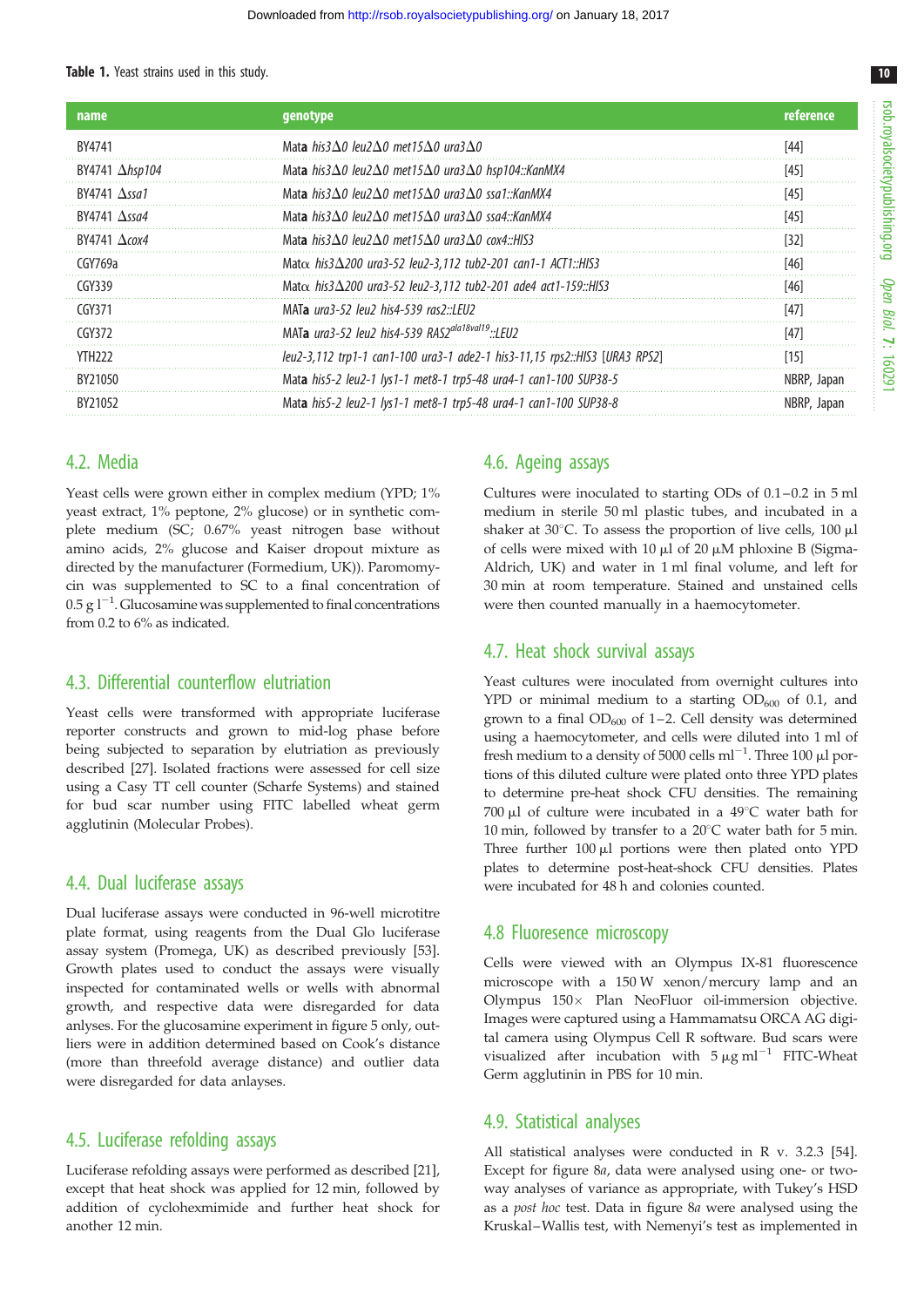11

<span id="page-11-0"></span>the PMCMR package as post hoc test. Statistical significance is indicated in all figures with the following symbols: no symbol or n.s.,  $p > 0.05$ ; \*,  $0.05 > p > 0.01$ ; \*\*,  $0.01 > p >$  $0.001;$  \*\*\*,  $0.001 > p$ .

Data accessibility. Raw data for this study (growth assays, ageing assays and dual luciferase assays) are provided in the electronic supplementary material, S2.

Authors' contributions. All authors were involved in generating reagents and conducting experiments. T.v.d.H. and C.W.G. analysed data. All authors read, edited and approved the final manuscript. Competing interests. The authors have no competing interests.

## **References**

- 1. Stansfield I, Jones KM, Herbert P, Lewendon A, Shaw WV, Tuite MF. 1998 Missense translation errors in *Saccharomyces cerevisiae*. *J. Mol. Biol*. 282, 13 – 24. ([doi:10.1006/jmbi.1998.1976](http://dx.doi.org/10.1006/jmbi.1998.1976))
- 2. Salas-Marco J, Bedwell DM. 2005 Discrimination between defects in elongation fidelity and termination efficiency provides mechanistic insights into translational readthrough. *J. Mol. Biol*. 348, 801– 815. ([doi:10.1016/j.jmb.2005.03.025\)](http://dx.doi.org/10.1016/j.jmb.2005.03.025)
- 3. Kramer EB, Vallabhaneni H, Mayer LM, Farabaugh PJ. 2010 A comprehensive analysis of translational missense errors in the yeast *Saccharomyces cerevisiae*. *RNA* 16, 1797– 1808. [\(doi:10.1261/rna.](http://dx.doi.org/10.1261/rna.2201210) [2201210\)](http://dx.doi.org/10.1261/rna.2201210)
- 4. Azpurua J, Ke Z, Chen IX, Zhang Q, Ermolenko DN, Zhang ZD, Gorbunova V, Seluanov A. 2013 Naked mole-rat has increased translational fidelity compared with the mouse, as well as a unique 28S ribosomal RNA cleavage. *Proc. Natl Acad. Sci. USA* 110, 17 350–17 355. [\(doi:10.1073/pnas.1313473110\)](http://dx.doi.org/10.1073/pnas.1313473110)
- 5. Akashi H. 1994 Synonymous codon usage in *Drosophila melanogaster*: natural selection and translational accuracy. *Genetics* 136, 927– 935.
- 6. Zhou T, Weems M, Wilke CO. 2009 Translationally optimal codons associate with structurally sensitive sites in proteins. *Mol. Biol. Evol*. 26, 1571 – 1580. [\(doi:10.1093/molbev/msp070\)](http://dx.doi.org/10.1093/molbev/msp070)
- 7. Jakubowski H. 1999 Misacylation of tRNALys with noncognate amino acids by lysyl-tRNA synthetase. *Biochemistry* 38, 8088– 8093. ([doi:10.1021/](http://dx.doi.org/10.1021/bi990629i) [bi990629i](http://dx.doi.org/10.1021/bi990629i))
- 8. Gromadski KB, Rodnina MV. 2004 Kinetic determinants of high-fidelity tRNA discrimination on the ribosome. *Mol. Cell* 13, 191– 200. ([doi:10.](http://dx.doi.org/10.1016/S1097-2765(04)00005-X) [1016/S1097-2765\(04\)00005-X\)](http://dx.doi.org/10.1016/S1097-2765(04)00005-X)
- 9. Manickam N, Joshi K, Bhatt MJ, Farabaugh PJ. 2015 Effects of tRNA modification on translational accuracy depend on intrinsic codon – anticodon strength. *Nucleic Acids Res*. 44, 1871 – 1881. [\(doi:10.1093/nar/gkv1506](http://dx.doi.org/10.1093/nar/gkv1506))
- 10. Guo HH, Choe J, Loeb LA. 2004 Protein tolerance to random amino acid change. *Proc. Natl Acad. Sci. USA* 101, 9205– 9210. ([doi:10.1073/pnas.](http://dx.doi.org/10.1073/pnas.0403255101) [0403255101\)](http://dx.doi.org/10.1073/pnas.0403255101)
- 11. Paredes JA, Carreto L, Simões J, Bezerra AR, Gomes AC, Santamaria R, Kapushesky M, Moura GR, Santos MAS. 2012 Low level genome mistranslations

deregulate the transcriptome and translatome and generate proteotoxic stress in yeast. *BMC Biol*. 10, 55. ([doi:10.1186/1741-7007-10-55\)](http://dx.doi.org/10.1186/1741-7007-10-55)

- 12. Grant CM, Firoozan M, Tuite MF. 1989 Mistranslation induces the heat-shock response in the yeast *Saccharomyces cerevisiae*. *Mol. Microbiol.* 3, 215–220. [\(doi:10.1111/j.1365-2958.1989.tb01810.x](http://dx.doi.org/10.1111/j.1365-2958.1989.tb01810.x))
- 13. Kalapis D *et al.* 2015 Evolution of robustness to protein mistranslation by accelerated protein turnover. *PLoS Biol*. 13, e1002291. ([doi:10.1371/](http://dx.doi.org/10.1371/journal.pbio.1002291) [journal.pbio.1002291](http://dx.doi.org/10.1371/journal.pbio.1002291))
- 14. Gomes AC, Miranda I, Silva RM, Moura GR, Thomas B, Akoulitchev A, Santos MAS. 2007 A genetic code alteration generates a proteome of high diversity in the human pathogen *Candida albicans*. *Genome Biol*. 8, R206. ([doi:10.1186/gb-2007-8-10-r206](http://dx.doi.org/10.1186/gb-2007-8-10-r206))
- 15. Röther S, Strässer K. 2007 The RNA polymerase II CTD kinase Ctk1 functions in translation elongation. *Genes Dev*. 21, 1409– 1421. ([doi:10.1101/gad.](http://dx.doi.org/10.1101/gad.428407) [428407](http://dx.doi.org/10.1101/gad.428407))
- 16. de Nadal E, Fadden RP, Ruiz A, Haystead T, Ariño J. 2001 A role for the Ppz Ser/Thr protein phosphatases in the regulation of translation elongation factor 1Ba. *J. Biol. Chem*. 276, 14829 – 14834. ([doi:10.1074/jbc.M010824200\)](http://dx.doi.org/10.1074/jbc.M010824200)
- 17. Middelhoven WJ, Broekhuizen B, van Eijk J. 1976 Detection, with the dye phloxine B, of yeast mutants unable to utilize nitrogenous substances as the sole nitrogen source. *J. Bacteriol*. 128, 851–852.
- 18. All-Robyn JA, Brown N, Otaka E, Liebman SW. 1990 Sequence and functional similarity between a yeast ribosomal protein and the *Escherichia coli* S5 ram protein. *Mol. Cell. Biol*. 10, 6544– 6553. ([doi:10.](http://dx.doi.org/10.1128/MCB.10.12.6544) [1128/MCB.10.12.6544](http://dx.doi.org/10.1128/MCB.10.12.6544))
- 19. Schosserer M *et al.* 2015 Methylation of ribosomal RNA by NSUN5 is a conserved mechanism modulating organismal lifespan. *Nat. Commun*. 6, 6158. [\(doi:10.1038/ncomms7158\)](http://dx.doi.org/10.1038/ncomms7158)
- 20. Vermulst M *et al.* 2015 Transcription errors induce proteotoxic stress and shorten cellular lifespan. *Nat. Commun*. 6, 8065. [\(doi:10.1038/ncomms9065](http://dx.doi.org/10.1038/ncomms9065))
- 21. Parsell DA, Kowal AS, Singer MA, Lindquist S. 1994 Protein disaggregation mediated by heat-shock protein Hsp104. *Nature* 372, 475 – 478. ([doi:10.](http://dx.doi.org/10.1038/372475a0) [1038/372475a0\)](http://dx.doi.org/10.1038/372475a0)
- 22. Stahl G, Salem SN, Zhao B, Chen L, Farabaugh PJ, Zhao B. 2004 Translational accuracy during

Funding. This work was supported by a Research Career Development Fellowship from the Wellcome Trust, UK (75438 to T.v.d.H.), by a Career Development Fellowship from the Medical Research Council, UK (78573 to C.W.G.), by a grant from the FWF, Austria (P26713 to M.B.) and by a Support Fund from the School of Biosciences, University of Kent, UK.

Acknowledgements. We are grateful to Dr Katja Strässer (LMU, München, Germany) for providing the RPS2 shuffling strain, Alan Morgan (University of Liverpool, UK) for anti-Hsp26 antibodies, Prof. Phil Farabaugh (University of Maryland, Baltimore, USA) for providing the AGG misincorporation reporter and Prof. David Bedwell (University of Alabama at Birmingham, Alabama, USA) for providing the other luciferase reporters.

> exponential, postdiauxic, and stationary growth phases in *Saccharomyces cerevisiae*. *Eukaryot. Cell* 3, 331– 338. [\(doi:10.1128/EC.3.2.331-338.2004\)](http://dx.doi.org/10.1128/EC.3.2.331-338.2004)

- 23. Gallant J, Palmer L. 1979 Error propagation in viable cells. *Mech. Ageing Dev*. 10, 27– 38. ([doi:10.1016/](http://dx.doi.org/10.1016/0047-6374(79)90068-X) [0047-6374\(79\)90068-X](http://dx.doi.org/10.1016/0047-6374(79)90068-X))
- 24. Johnson TE, McCaffrey G. 1985 Programmed aging or error catastrophe? An examination by twodimensional polyacrylamide gel electrophoresis. *Mech. Ageing Dev*. 30, 285 – 297. [\(doi:10.1016/](http://dx.doi.org/10.1016/0047-6374(85)90118-6) [0047-6374\(85\)90118-6](http://dx.doi.org/10.1016/0047-6374(85)90118-6))
- 25. Parker J, Flanagan J, Murphy J, Gallant J. 1981 On the accuracy of protein synthesis in *Drosophila melanogaster*. *Mech. Ageing Dev*. 16, 127– 139. ([doi:10.1016/0047-6374\(81\)90089-0\)](http://dx.doi.org/10.1016/0047-6374(81)90089-0)
- 26. Laun P, Rinnerthaler M, Bogengruber E, Heeren G, Breitenbach M. 2006 Yeast as a model for chronological and reproductive aging—a comparison. *Exp. Gerontol*. 41, 1208– 1212. [\(doi:10.](http://dx.doi.org/10.1016/j.exger.2006.11.001) [1016/j.exger.2006.11.001](http://dx.doi.org/10.1016/j.exger.2006.11.001))
- 27. Laun P, Pichova A, Madeo F, Fuchs J, Ellinger A, Kohlwein S, Dawes I, Fröhlich K-U, Breitenbach M. 2001 Aged mother cells of *Saccharomyces cerevisiae* show markers of oxidative stress and apoptosis. *Mol. Microbiol*. 39, 1166 – 1173. [\(doi:10.1111/j.1365-](http://dx.doi.org/10.1111/j.1365-2958.2001.02317.x) [2958.2001.02317.x\)](http://dx.doi.org/10.1111/j.1365-2958.2001.02317.x)
- 28. von der Haar T. 2008 A quantitative estimation of the global translational activity in logarithmically growing yeast cells. *BMC Syst. Biol*. 2, 87. [\(doi:10.](http://dx.doi.org/10.1186/1752-0509-2-87) [1186/1752-0509-2-87](http://dx.doi.org/10.1186/1752-0509-2-87))
- 29. Conn CS, Qian S-B. 2013 Nutrient signaling in protein homeostasis: an increase in quantity at the expense of quality. *Sci. Signal*. 6, ra24. ([doi:10.](http://dx.doi.org/10.1126/scisignal.2003520) [1126/scisignal.2003520\)](http://dx.doi.org/10.1126/scisignal.2003520)
- 30. Laughrea M. 1981 Speed-accuracy relationships during *in vitro* and *in vivo* protein biosynthesis. *Biochimie* 63, 145– 168. [\(doi:10.1016/S0300-](http://dx.doi.org/10.1016/S0300-9084(81)80189-7) [9084\(81\)80189-7](http://dx.doi.org/10.1016/S0300-9084(81)80189-7))
- 31. McGoldrick EM, Wheals AE. 1989 Controlling the growth rate of *Saccharomyces cerevisiae* cells using the glucose analogue *D*-glucosamine. *J. Gen. Microbiol*. 135, 2407– 2411. [\(doi:10.1099/](http://dx.doi.org/10.1099/00221287-135-9-2407) [00221287-135-9-2407](http://dx.doi.org/10.1099/00221287-135-9-2407))
- 32. Leadsham JE, Sanders G, Giannaki S, Bastow EL, Hutton R, Naeimi WR, Breitenbach M, Gourlay CW. 2013 Loss of cytochrome c oxidase promotes RASdependent ROS production from the ER resident